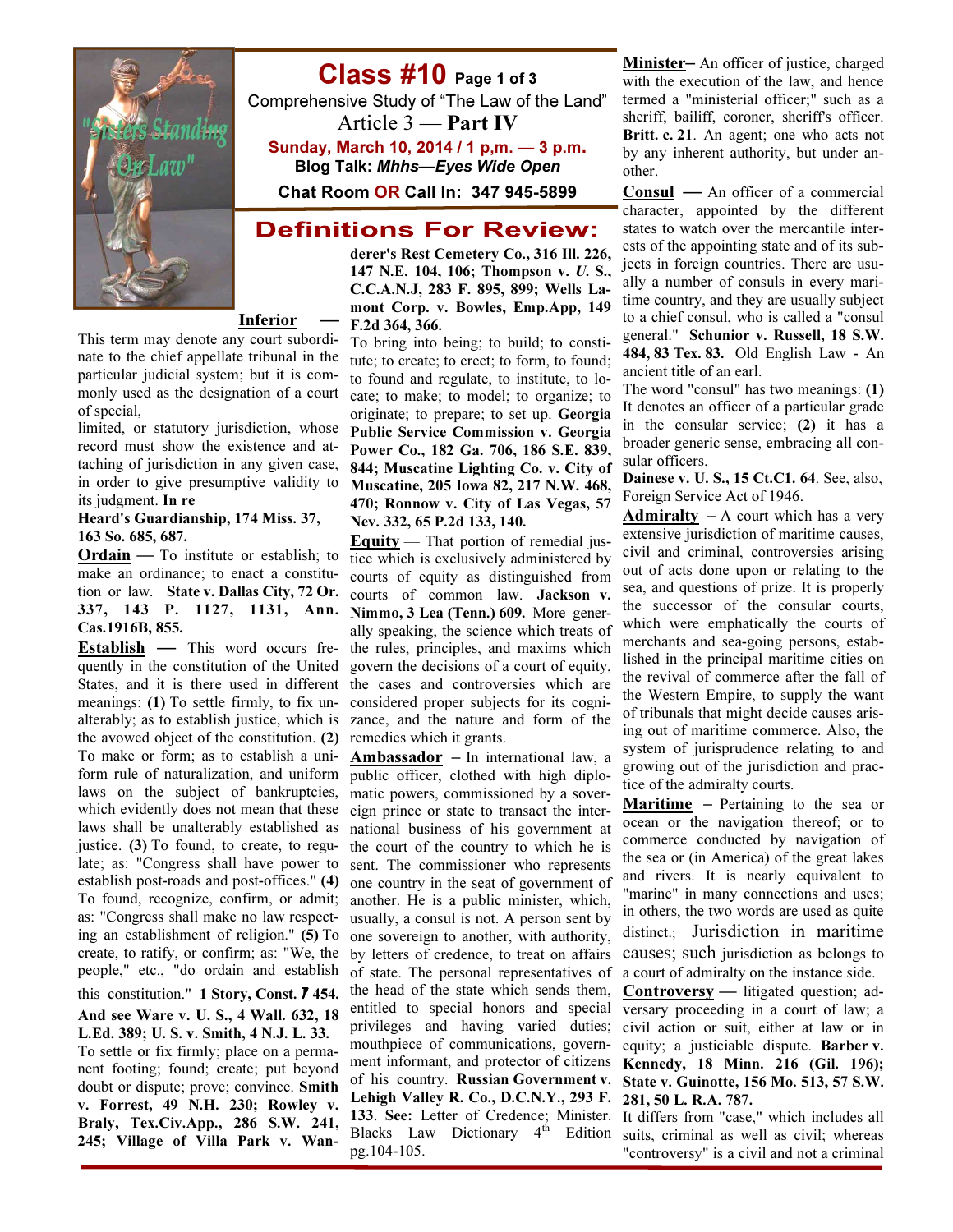

**Class**  $\#10$  Page 2 of 3 Comprehensive Study of "The Law of the Land" Article 3 — Part IV Sunday, March 10, 2014  $1 p.m. - 3 p.m.$ Blog Talk: Mhhs—Eyes Wide Open

Chat Room OR Call In: 347 945-5899

proceeding. Chisholm v. Georgia, 2 bound to obey the laws. Da11. 419, 431, 432, 1 L.Ed. 440.

Grants —T o bestow; to confer, Traylor v. State, 117 Tex.Cr.R. 323, 36 S.W.2d 506, 507; upon some one other than the person or entity which makes the grant. Porto Rico Ry., Light & Power Co. v. Colom, C.C.A.Puerto Rico, 106 F.2d 345, 354.

An act evidenced by letters patent under the great seal, granting something from the king to a subject. Cruise, Dig. tit. 33, 34; Downs v. United States, C.C.A.Md., 113 F. 147, 51 C.C.A. 100.

Foreign — Belonging to another nation or country; belonging or attached to another jurisdiction; made, done, or rendered in another state or jurisdiction; subject to another jurisdiction; operating or solvable in another territory; extrinsic; outside; extraordinary. Nonresident. Blanchette v. New England Telephone & Telegraph Co., 90 N.H. 207, 6 A.2d 161, 162.

Citizen — CITIZEN. A member of a free city or jural society, (civitas,) possessing all the rights and privileges which can be enjoyed by any person under its constitution and government, and subject to the corresponding duties. "Citizens" are members of community inspired to common goal, who, in associated relations, submit themselves to rules of conduct for the promotion of general welfare and conservation of individual as well as collective rights. In re McIntosh, D.C.Wash., 12 F.

Supp. 177. A member of a nation or body politic of the sovereign state or political society who owes allegiance, Luria v. U. S., 34 S.Ct. 10, 19, 231 U.S. 9, 58 L.Ed. 101; U. S. v. Polzin, D.C.Md., 48 F.Supp. 476, 479.

**Subjects**  $\sim$  One that owes allegiance to a sovereign and is governed by his laws.

Attainder - That extinction of civil rights and capacities which takes place whenever a person who has committed treason or felony receives sentence of death for his crime. 1 Steph.Com. 408; 1 Bish.Cr.L. § 641; State v. Hastings, 37 Neb. 96, 55 N.W. 781.

The natives Great Britain subjects of

governments

The effect of "attainder" upon such felon is, in general terms, that all his estate, real and personal, is forfeited. Caldwell v. Hill, 179 Ga. 417, 176 S.E. 381, 386, 98 A.L.R. 1124. It differs from conviction, in that it is *after* judgment, whereas conviction is upon the verdict of guilty, but before judgment pronounced, and may be quashed upon some point of law reserved, or judgment may be arrested. The consequences of attainder are forfeiture of property and corruption of blood. 4 Bl.Comm. 380. At the common law, attainder resulted in three ways, viz.: by confession, by verdict, and by process or *outlawry*. The first case was where the prisoner pleaded guilty at the bar, or having fled to sanctuary, confessed his guilt and abjured the realm to save his life. The second was where the prisoner pleaded not guilty at the bar, and the jury brought in a verdict against him. The third, when the person accused made his escape and was outlawed. Coke, Litt. 391. In England, by statute 33 & 34 Vict. c. 23, attainder upon conviction, with consequent corruption of blood, forfeiture, or escheat, is abolished. In the United States, the doctrine of attainder is now, scarcely known, although during and shortly after the Revolution acts of attainder were passed by several of the states. The passage of such bills is expressly forbidden by the constitution.

Attainted — Attainted, stained, or blackened. In old English practice. A writ which lay to inquire whether a jury

British govern-288b-292; Fleta, 1, 5, c. 22, § 8. ment. Men in free This inquiry was made by a grand assubjects as well as ally knights, and, if they found the vercitizens; as citizens dict a false one, the judgment was that they enjoy rights the jurors should become infamous, and franchises; as should forfeit their goods and the profits subjects they are of their lands, should themselves be of twelve men had given a false verdict, are in order that the judgment might be the reversed. 3 Bl.Comm. 402; Bract. fol. are sise or jury of twenty-four persons, usuimprisoned, and their wives and children thrust out of doors, should have their houses razed, their trees extirpated, and their meadows plowed up, and that the plaintiff should be restored to all that he lost by reason.

## Reminder Notes for Future Classes:

**State** - A People permanently occupying a fixed territory, bound together by common-law, habits, and custom into one body politic exercising, through the medium of an organized government, independent sovereignty and control over all persons and things within its boundaries, capable of making war and peace and of entering into international relations with other communities of the globe. Black's Law Dictionary 4<sup>th</sup> Edition

## Parties to the Constitution – United States:

**1. Moors** – Supreme Authority, and 2. Union [United] States of America – Europeans, the People adopted into the Nation.

Status – The etymology of the word state comes from the latin "Status" – stare – to stand; Status – manner of standing, attitude, position, carriage, manner, dress, apparel; and other senses.

All legislative powers herein granted shall be vested in a Congress of the United States - Moors, which shall consist-[stands to**gether** with] of a **Senate** and House of Representatives – [members elected from the Union **States**